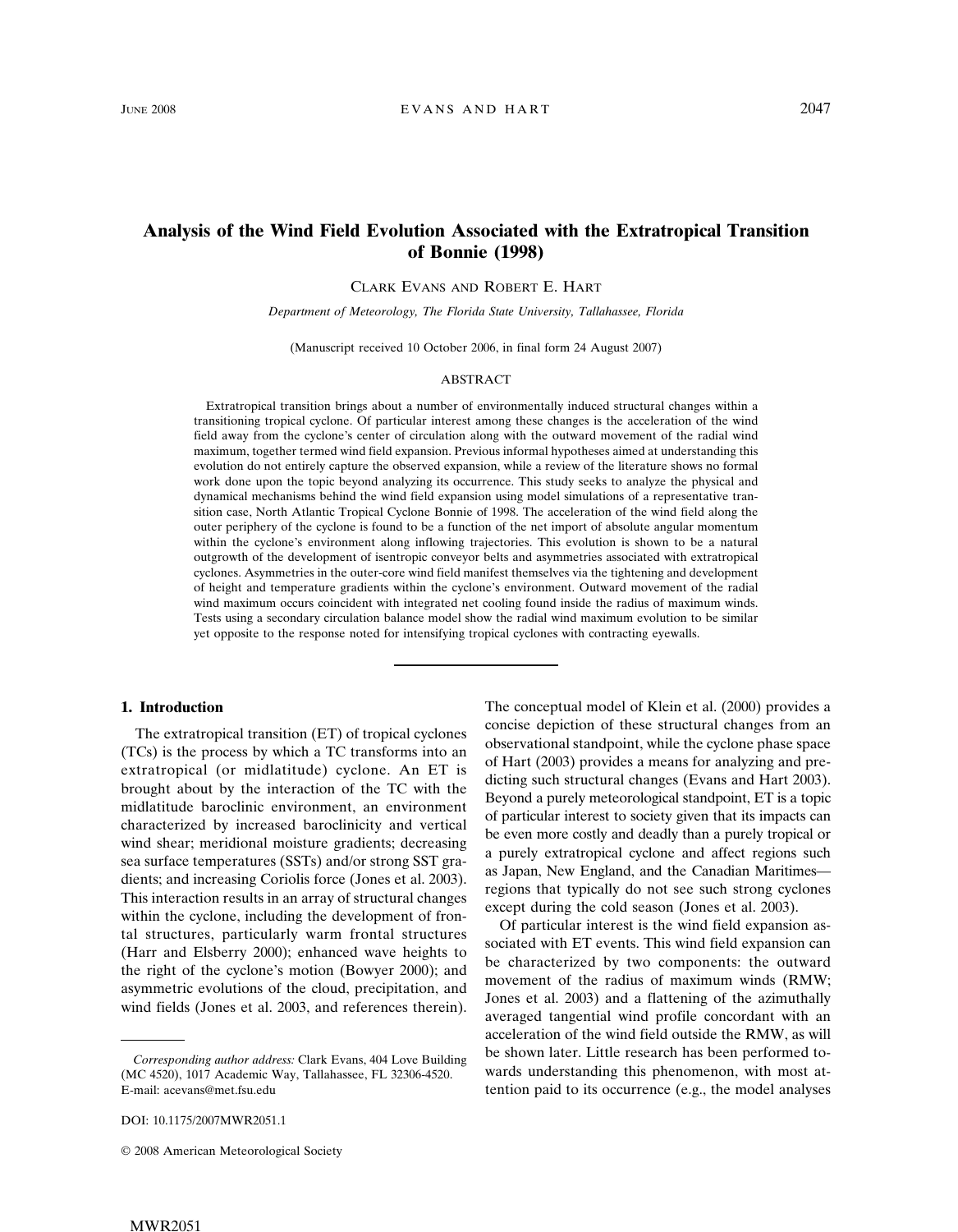of Ritchie and Elsberry 2001) rather than to its underlying causes. Because of this limited understanding, operational forecasts of the wind field evolution associated with transitioning TCs in the North Atlantic basin are often formulated with a relatively large focus upon climatology, persistence, and structural features shown in the various observation platforms (J. Beven 2006, personal communication). Further, informal hypotheses proposed to explain their evolution, including an increase of the Coriolis force and the movement of air parcels outward from the cyclone's center, do not fully account for the observed evolution during ET (Evans 2006). The former theory fails because of the conservation of absolute vorticity, whereby for increasing Coriolis force one expects decreasing relative vorticity and ultimately decreased wind speeds; instead, absolute vorticity is not conserved as divergence in the midlatitudes is typically large. Furthermore, zonally moving cyclones (where the Coriolis force remains unchanged) also experience an expansion. The latter theory fails because of conservation of angular momentum as compared with the typical structure of a vortex under conditions of gradient wind balance. Thus, a disconnect exists between observing that the wind field expansion occurs and understanding why it does so.

The aim of this paper is to use a physical and dynamical perspective to understand the wind field expansion as a function of features influencing the ET process as a whole. Insight from tropical and extratropical cyclone development and evolution theories is utilized where appropriate to accentuate the expansion evolution. Details behind the analysis methodology, data, and techniques are presented in section 2. Results of the experiments and simulations performed are presented in section 3, with an extension to the findings explored using a secondary circulation nonlinear balance model in section 4. Implications and extensions of the findings are presented along with a concluding discussion in section 5.

#### **2. Data and methodology**

### *a. Case selection*

To perform experiments to better understand the wind field evolution during ET, a representative case of ET in the North Atlantic Ocean basin is selected—TC Bonnie of 1998 (Avila 1998). TC Bonnie provides an ideal case for analysis owing to several desired parameters: a cold-core ET event followed by the ultimate decay of the cyclone, with no "warm seclusion" (Shapiro and Keyser 1990) posttransition evolution or reintensification after ET; an identifiable wind field expansion in both operational model analyses and National Hurricane Center (NHC) advisories (National Hurricane Center 2007); and no decay or merger with another cyclone at the completion of ET (Fig. 1 in Avila 1998). The TC Bonnie is deemed a representative coldcore ET case given the good agreement between its path through the cyclone phase space of Hart (2003; see also Fig. 1a) when compared with the composite evolution depicted in Hart et al. (2006, their Fig. 3a). Note that cold-core ET events account for approximately 70% of North Atlantic ET events between 1998 and 2003 (Hart et al. 2006), making understanding the wind field evolution associated with such transition events crucial to understanding its overall evolution during all ET events.

### *b. Analysis methodology*

A simulation-based methodology is employed to study the evolution of TC Bonnie. This approach is employed in lieu of idealized modeling and real-data analysis approaches given the lack of a high-resolution four-dimensional dataset encompassing a transitioning cyclone and its environment and the ability of a model simulation to provide a means of verification and comparison with reality. Simulations are performed using the nonhydrostatic fifth-generation Pennsylvania State University–National Center for Atmospheric Research (NCAR) Mesoscale Model (MM5, version 3.7.2; Dudhia 1993) at 36 km and 12 km horizontal grid spacing. The 36-km simulation is a 5-day simulation performed between the times 1200 UTC 26 August 1998 and 1200 UTC 31 August 1998, or from near the time of peak intensity through one day after the completion of ET [as determined by NHC advisories and the cyclone phase space of Hart (2003); see Fig. 1a]. Navy Operational Global Atmospheric Prediction System (NOGAPS) 1° operational analyses supply the initial and boundary conditions for the 36-km model simulation; note that these analyses include a synthetic vortex for the TC and that no attempt is made to remove this vortex or specify another vortex in its stead. The 12-km simulation is performed as a one-way nest from the 36-km simulation data and is a 3-day simulation encompassing the time period between 1200 UTC 28 August 1998 and 1200 UTC 31 August 1998, or about one day prior to the start of ET through one day after the completion of ET. A full listing of relevant model parameters may be found in Table 1, while a graphical depiction of the 12-km simulation domain can be found in Fig. 2a. Unless otherwise noted, all results presented are based upon output from the 12-km simulation and are specific to the simulated atmosphere.

Subjective and objective analyses of the model output compared with both observations and available op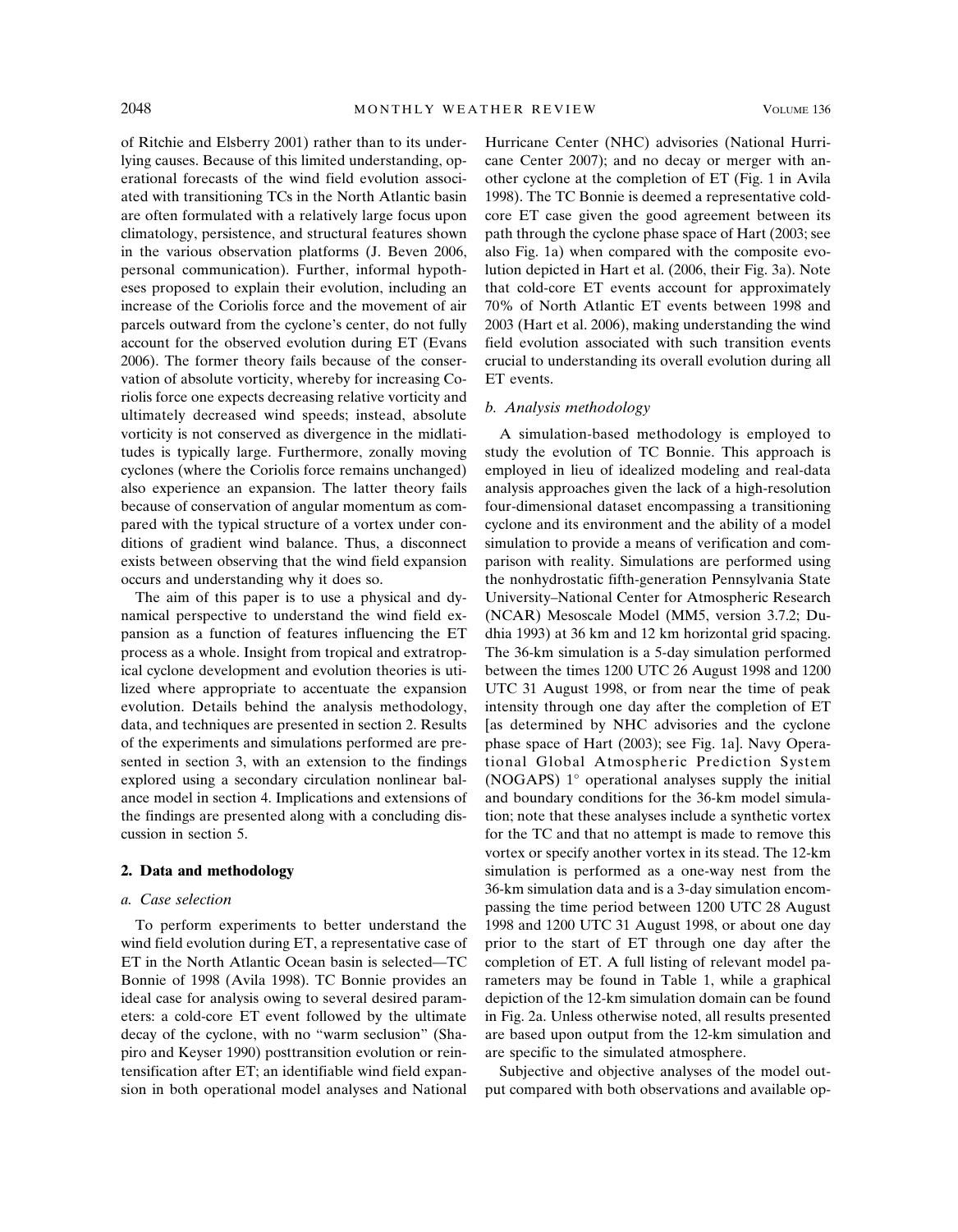$(a)$ BONNIE(1998) [1.0° NOGAPS Analysis] Start (A): 00219AUG1998 (Wed)<br>End (Z): 12Z03SEP1998 (Thu) B [900-600hPa Storm-Relative Thickness Symmetry]  $125$ Asymmetric<br>(Frontal)<br>ci ASYMMETRIC COLD-CORE 75 31 sity (hPo):  $50$ 1015 980  $975$ 1005 970 1000 965 995 950 25 990 955 Symmetric<br>(Nonfrontal) 985 950 dean radius of 925hPa gole  $\mathbb{C}$ SYMMETRIC COLD-CORE  $(km)$  $000$ 200  $-400 -300$ <br>Cold Core  $-100$ 100 - 200<br>- Warm Core  $-600$  $-500$  $-200$  $\dot{0}$ 300 300 500  $-V_r^L$  [900-600hPa Thermal Wind] 750  $(b)$ BONNIE(1998) [12km MM5 Analysis] [900-600hPa Storm-Relative Thickness Symmetry] Start (A): 12Z28AUG1998 (Fri)<br>End (Z): 12Z31AUG1998 (Mon) 125 Asymmetric<br>(Frontal) 100 ASYMMETRIC COLD-CORE 75 ntensity (hPa): 50 1015 980 **RIC WARM-CORE** 1010 975 1005 970 1000 955 995 960 25 990 955 Symmetric<br>(Nonfrontal) 985 950 ean radius of 925hPa gale SYMMETRIC WARM-CORE  $\mathbb O$ SYMMETRIC COLD-CORE  $(km)$  $< 100$ 200  $-600$  $-500$ –400 –300<br>Cold Core  $-200$  $-100$ 100 200  $\circ$ 300 300 Warm Core sco œ -VI [900-600hPa Thermal Wind] 750

FIG. 1. (a) The 900–600-hPa thickness vs 900–600-hPa-layer thermal wind phase space diagram during the life cycle of TC Bonnie from 1° NOGAPS analyses; (b) as in (a), but from the 12-km MM5 simulation output between 1200 UTC 28 Aug and 1200 UTC 31 Aug 1998. For a complete description of the parameters detailed here, see Hart (2003).

erational analysis products show that the model simulations capture the evolution of the transitioning cyclone and its environment reasonably well. The simulated intensity is slightly stronger than analyzed in

the postseason cyclone analysis (Figs. 2b,c), potentially due to the initial synthetic vortex found within the NOGAPS analyses (e.g., Evans et al. 2006). Furthermore, the initial surface wind field from the 12-km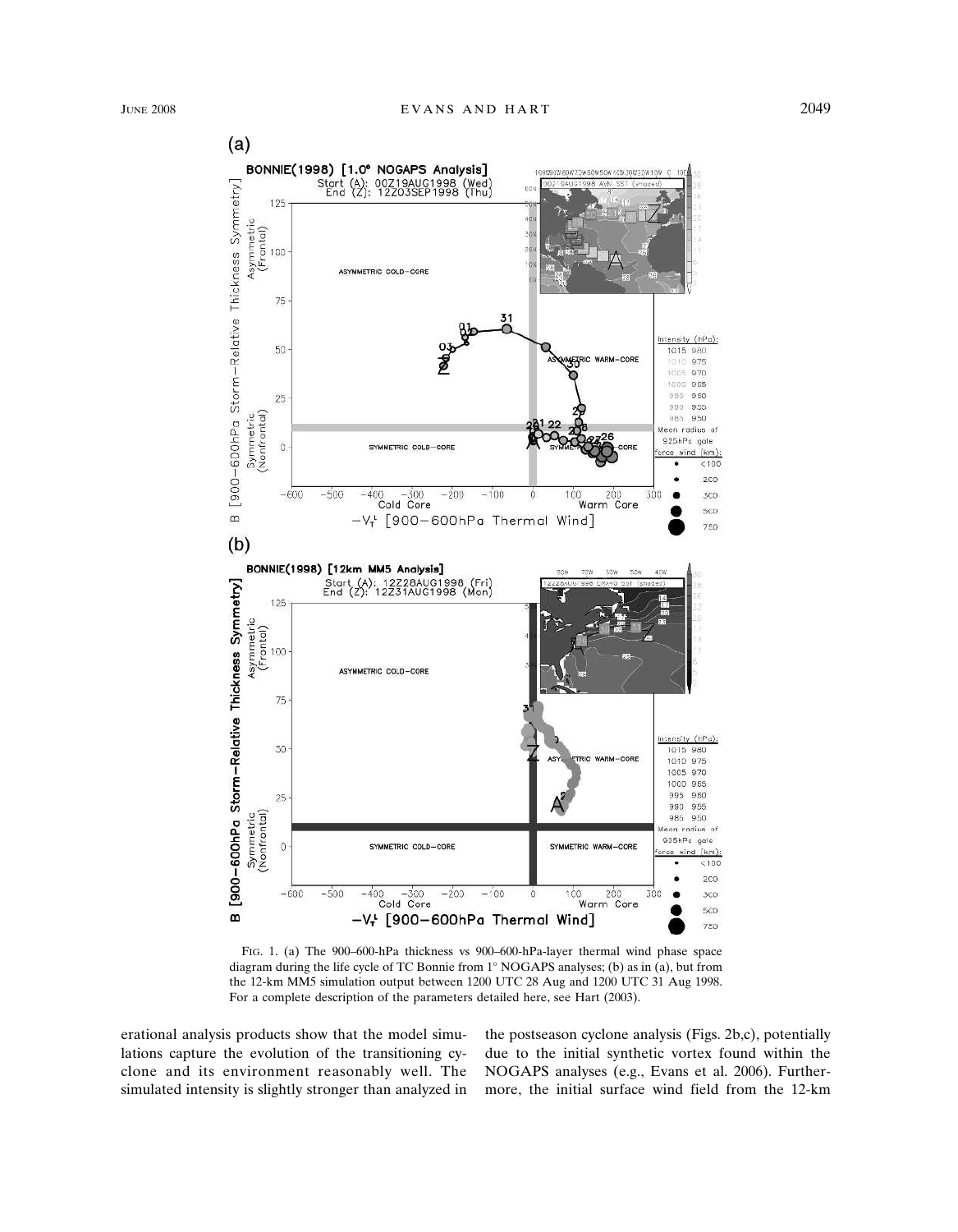| Model parameter                          | 36-km simulation                        | 12-km simulation                        |  |
|------------------------------------------|-----------------------------------------|-----------------------------------------|--|
| Size of model domain (model grid points) | $250 \times 300 \times 30$              | $301 \times 301 \times 30$              |  |
| Center of domain                         | $40^{\circ}$ N, $60^{\circ}$ W          | Approx $38^{\circ}$ N, $65^{\circ}$ W   |  |
| Top of model                             | $50$ hPa                                | $50$ hPa                                |  |
| Analysis period                          | 1200 UTC 26 Aug-1200 UTC<br>31 Aug 1998 | 1200 UTC 28 Aug-1200 UTC<br>31 Aug 1998 |  |
| Initial/boundary conditions              | NOGAPS $1^\circ$ analyses               | MM5 36-km simulation output             |  |
| Forecast length                          | 120 <sub>h</sub>                        | 72 h                                    |  |
| Forecast output interval                 | 3 h                                     | 1 <sub>h</sub>                          |  |
| Moisture scheme                          | Mixed phase (Reisner et al. 1998)       | Mixed phase (Reisner et al. 1998)       |  |
| Cumulus parameterization                 | Kain-Fritsch (Kain and Fritsch 1993)    | Kain-Fritsch (Kain and Fritsch 1993)    |  |
| Boundary layer scheme                    | Blackadar (Blackadar 1979)              | Blackadar (Blackadar 1979)              |  |

TABLE 1. Model parameters selected for use with the 36- and 12-km MM5 simulations of TC Bonnie.

MM5 simulation compares reasonably well to observations (Fig. 3) in terms of structure, although maximum winds are significantly weaker. Observations 3 h later (not shown), however, show a much weaker cyclone, bringing the simulated and observed wind fields into better agreement. While the precise intensity is not well captured by the model simulation, particularly in its first 24 h, it is argued that there is sufficient agreement with respect to the overall evolution of the cyclone during ET to not substantially impact the analyses presented in this work.

Simulation cyclone track errors are on the order of the NHC long-term 3–5-day North Atlantic forecast track errors (National Hurricane Center 2006). Differences in the simulated tracks from reality arise because of slower forward motion in the simulations, where the deep-layer midlatitude steering flow is slower in accelerating the storm eastward (not shown). However, this does not result in any significant structural differences as gauged by the thermal and dynamical structure of the cyclone (cf. Figs. 1a,b). This arises because the midlatitude trough of low pressure influencing ET was of similar intensity, orientation, and distance away from the cyclone in the simulations as in reality. Thus, it is further argued that the model simulation data are of good quality, though it is acknowledged that every possible detail may not be accounted for within the simulation results and analyses.

Analyses using a combination of azimuthally averaged and nonazimuthally averaged fields are employed to study the synoptic-scale and mesoscale evolutions, respectively, of the cyclone's wind field. Azimuthally averaged fields have the benefit of accounting for any impact of storm motion that may appear within the wind field, making the observed wind field evolution storm-motion independent. Further, they inherently incorporate the contributions of wind field asymmetries to the broader-scale wind field evolution. Nonazimuthally averaged fields are used to supplement the azimuthally averaged analyses where appropriate to study mesoscale features that contribute to the larger-scale wind field evolution. It is this blend of analysis methods that allows us to both capture the overall wind field evolution as well as study its contributors in some detail.

# **3. Results**

# *a. Evidence of expansion*

A clear evolution of the wind field of TC Bonnie is noted throughout the simulation period and thus, by extension, the ET process, with respect to both the outward movement of the RMW and the acceleration of the wind field at outer radii. Figure 4a depicts the evolution of the 10-m azimuthally averaged wind field through the duration of the 12-km simulation period, including the entire ET time period. An outward displacement of the RMW from approximately 100 km to approximately 200 km is noted in conjunction with an acceleration of the wind field at outer radii (greater than 300-km radius) of approximately 4 m  $s^{-1}$  over a 36–48-h time frame. The greatest wind field acceleration and outward displacement occur after 0000 UTC 30 August 1998, approximately 12 h prior to the completion of ET. A similar evolution to that at 10 m is noted on the 310-K (approximately 600–700 hPa; Fig. 4b) and 324-K (approximately 500–600 hPa; Fig. 4c) isentropic surfaces, with the onset of the expansion process occurring at approximately the same time but with a faster and more significant outer wind field acceleration and flattening of the cyclone's tangential wind profile. To better depict the observed wind field evolution, slices through the 10-m time–radius profile at three selected times—0400 UTC 29 August 1998 (before ET onset), 1000 UTC 30 August 1998 (near ET completion), and 1000 UTC 31 August 1998 (after ET completion)—are presented in Fig. 5. The time evolution of the lower-level wind field clearly shows the joint evolution of the two wind field expansion components,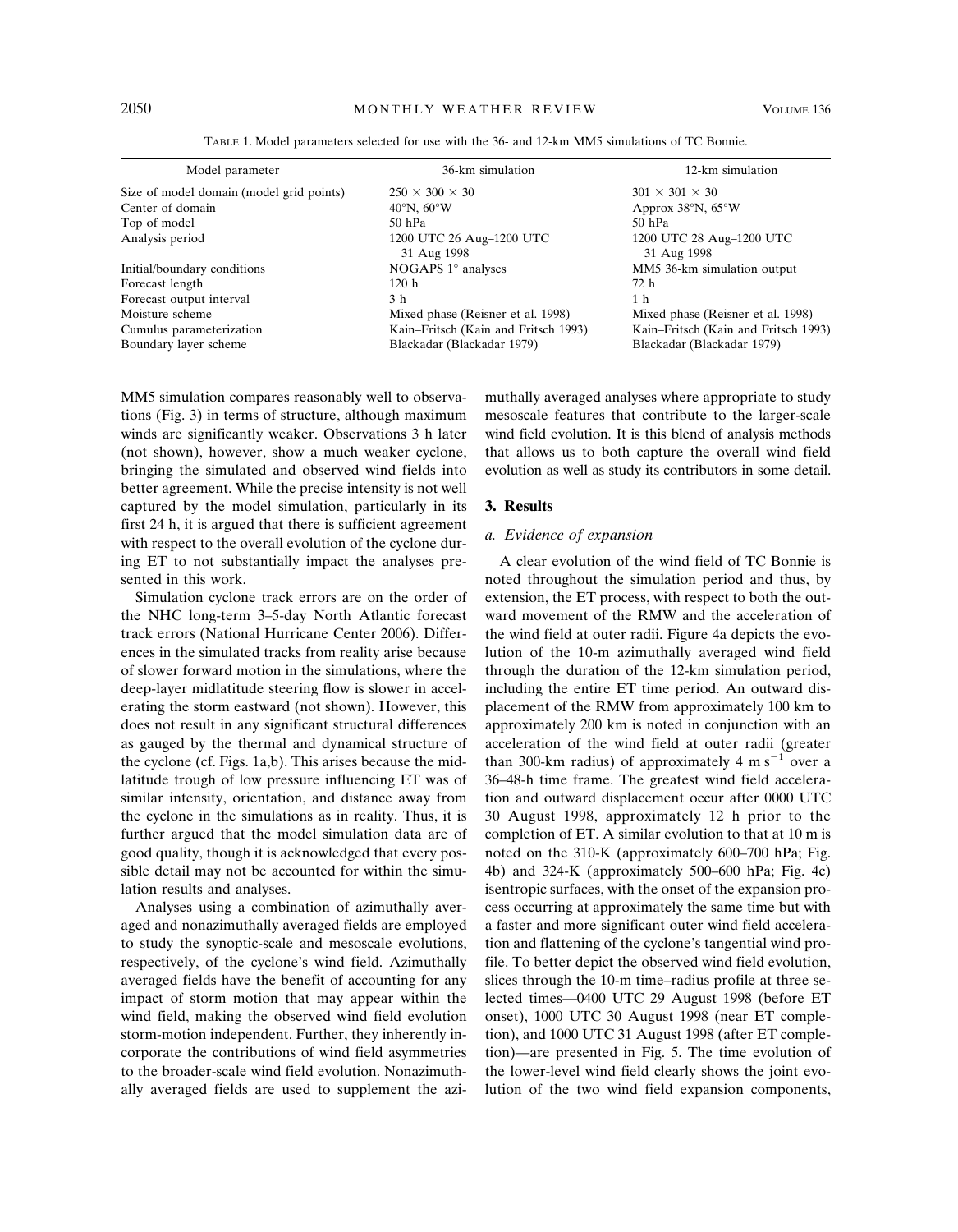$(a)$ 

40N

38N

36N

34N

45

40

35

30

25

20

15

10

5



32N **78W 76W** 74W 72W 70W  $(b)$ **ATTENTION: HURRICANE SPECIALISTS** Hurricane Bonnie 1330 UTC 28 August 1998 Max. 1-min sustained surface winds (kt) for marine exposure Analysis based on AFRC C-130 Recon data from 700 mb sfc adjusted: 0330 - 1245 z;<br>CMAN,buoys, ships from 0900 - 1200 z;<br>1330 z position extrapolated from 1218 z fix using 40 deg @7 kt  $\sqrt{ }$ 40 Valid only for MARINE exposure at 10-m 38 36 34 Max Sfc. Wind 2 kt 52 nm \$E of center 78 76 74 72 비 Experimental research product of :

FIG. 2. (a) Graphical depiction of the 12-km MM5 simulation domain (terrain elevation shaded; m) and comparison of the NHC best track (solid), 36-km MM5 simulation (long dash), and 12-km MM5 simulation (short dash) tracks of TC Bonnie. The ending time for all three is 0600 UTC 31 Aug 1998, the end of the NHC best track. (b) The 12-km MM5 (open circles) and NHC best track (closed circles) maximum 10-m wind speed (kt) between 1200 UTC 28 Aug and 0000 UTC 31 Aug 1998. (c) As in (b), but for the minimum sea level pressure (hPa).

FIG. 3. (a) Maximum 10-m wind field (kt) at 1300 UTC 28 Aug 1998 from 12-km MM5 simulation output; (b) as in (a), but at 1330 UTC 28 Aug 1998 from the Hurricane Research Division (Powell et al. 1998; available online at http://www.aoml.noaa.gov/hrd/ Storm\_pages/bonnie1998/wind.html).

NOAA / AOML / Hurricane Research Division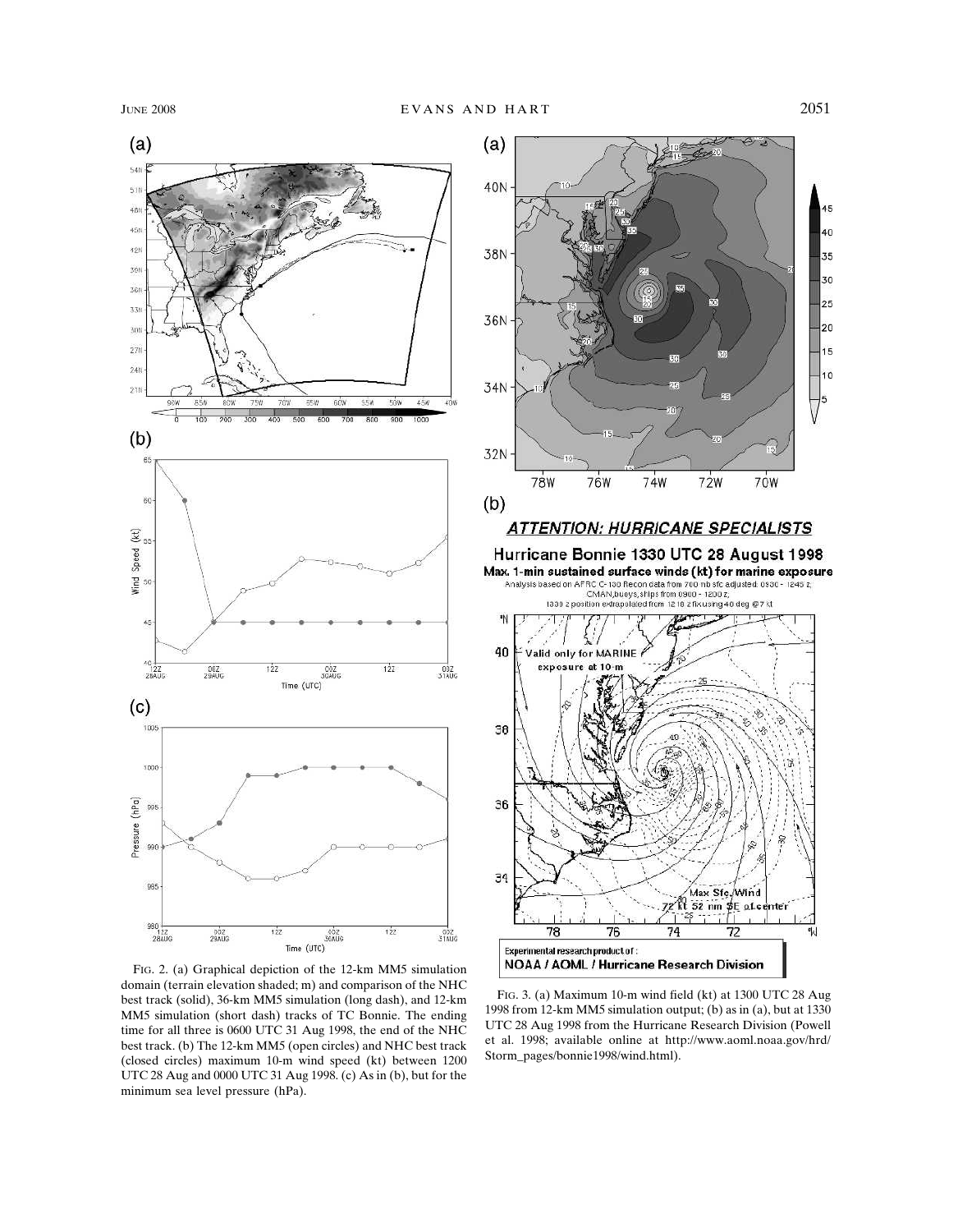

FIG. 4. (a) Azimuthally averaged 10-m wind field  $(m s^{-1})$  between 0- and 1000-km radius during the period from 1200 UTC 28 Aug to 1200 UTC 31 Aug 1998; (b) as in (a), but on the 310-K isentropic surface; (c) as in (a), but on the 324-K isentropic surface. The radii of maximum winds at the start and end of the 12-km model simulation are connected in  $(a)$ – $(c)$ by the solid black line.

with a gradual acceleration of the outer wind profile and outward movement of the RMW throughout time.

In all, these evolutions suggest that the wind field expansion in Bonnie is a top-down process, occurring most significantly first at upper-tropospheric levels and later at lower-tropospheric levels. This fits naturally with the evolution of the cyclone's thermodynamic structure during ET in association with a midlatitude trough of low pressure, with the upper-level warm core eroding first near the start and the lower-level warm core doing the same near the end of ET (Evans and Hart 2003). Further evidence of this evolution is provided by isentropic radial cross sections through the cyclone (Fig. 6) at five times during the model simulation, three of which are the same times as presented in Fig. 5. Expansion at outer radii first occurs as the cyclone begins to interact with the midlatitude environment at upper levels, progressively expanding at lower levels as time wears on.

Significant asymmetries are found within this largerscale azimuthally averaged wind field evolution, as shown in Fig. 7. At 10 m (Figs. 7a,b), an expansion of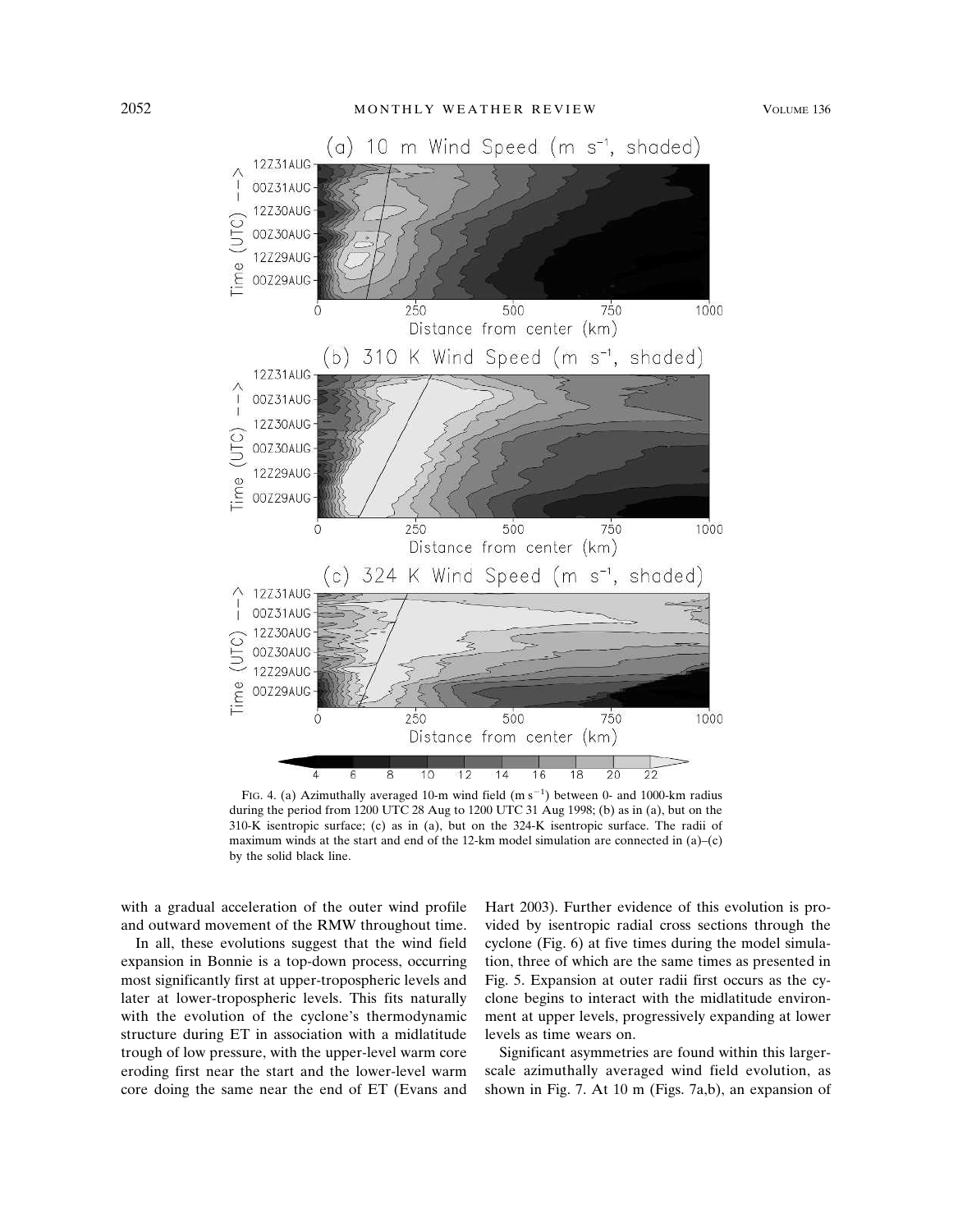

FIG. 5. Time slices through the time–radius 10-m wind profile  $(m s<sup>-1</sup>)$  presented in Fig. 3 at 0400 UTC 29 Aug (open circles; before ET), 1000 UTC 30 Aug (closed circles; during ET), and 1000 UTC 31 Aug (open squares; after ET) 1998.

the storm-force  $(16-20 \text{ m s}^{-1})$  wind radii is noted in all quadrants during ET, with the most significant expansion (or acceleration) noted in the northwest quadrant—associated with a narrow wind maximum—and right of the cyclone's motion. A similar evolution is noted on the 310-K (Figs. 7c,d) and 324-K (Figs. 7e,f) isentropic surfaces, particularly in terms of the right of track expansion as associated with the development of a low-level jet stream. A relative minimum is present in the cyclone's northwest quadrant on the 310-K surface (Fig. 7d), opposite to that on the 10-m surface (Fig. 7b). Note that these asymmetries are largely storm-motion independent (not shown) and that the overall wind field evolution is entirely storm-motion independent, as confirmed by the azimuthally averaged evolution previously shown (e.g., Fig. 6).

## *b. Outer-core evolution*

# 1) PRIMARY CIRCULATION AND AIRSTREAM EVOLUTION

In discussing the outer-core evolution of the transitioning cyclone's wind field, it is the acceleration of the wind field at radii outside the RMW that is under consideration, or the expansion outside 200 km in radius noted in Figs. 4–6. First, to understand the factors that influence the outer-core wind field evolution, it is critical to understand the more general evolution of the transitioning cyclone's airstreams and circulation itself. Nominally, as a cyclone undergoes ET, it becomes increasingly asymmetric (as highlighted by the cyclone phase space diagram in Fig. 1b), resulting in increased

radial flow both into and out of the cyclone associated with its primary circulation. This follows from both the conceptual model of ET of Klein et al. (2000) and the development of conveyor belts such as those of Browning (1999). To attempt to quantify the development of these conveyor belts and better understand the cyclone's circulation changes, trajectory analyses are computed in space and time (Fig. 8a) and clustered into three general evolutions.

The first of these trajectory clusters is depicted by trajectories 1 and 4 in Fig. 8a. At and before ET (open circles in Fig. 8a), parcels associated with these trajectories rotate around the cyclone and rise to the east of the cyclone. During and near the end of ET (open squares in Fig. 8a), these parcels are recaptured by the cyclone in its developing cold conveyor belt, descend to lower altitudes, and ultimately are evacuated from the cyclone's environment by its warm conveyor belt and upper-level steering environment. Closely related to this trajectory cluster is a second cluster, representing trajectories 3, 5, and 6. Like the first cluster, these parcels start off south and east of the cyclone's center and rise in convective elements to its east. However, as ET progresses, these parcels are already well east of the cyclone at upper levels; they are not recaptured by the cyclone's developing cold conveyor belt. In fact, at the end of ET, all of these parcels are outside the model simulation domain. The final trajectory cluster, represented by a sole trajectory (trajectory 2), starts over the Great Lakes region and slowly descends into the cyclone via its developing dry intrusion. Parcels in this cluster, much like parcels in the other two trajectory clusters, are ultimately caught in the cyclone's developing warm conveyor belt and evacuated outside the cyclone's environment at upper levels. Each of these parcel trajectories closely resembles those highlighted by the composite analysis of Klein et al. (2000) and the conveyor belt model of Browning (1999). Supporting evidence for this assertion is provided for the dry intrusion by descending, inflowing trajectories advecting in lower values of equivalent potential temperature and lower mixing ratio values on the 310-K isentropic surface (Fig. 8b). For the warm conveyor belt, supporting evidence is given by low-level ascent over a baroclinic zone with well-defined advection of higher values of equivalent potential temperature to the east and southeast of the cyclone in a  $25-40$  m s<sup>-1</sup> low-level jet (Fig. 8b).

### 2) AZIMUTHALLY AVERAGED EVOLUTION

Given the interaction of the TC with an external momentum source in the form of an upper-level trough of low pressure and the observed trajectory analysis, it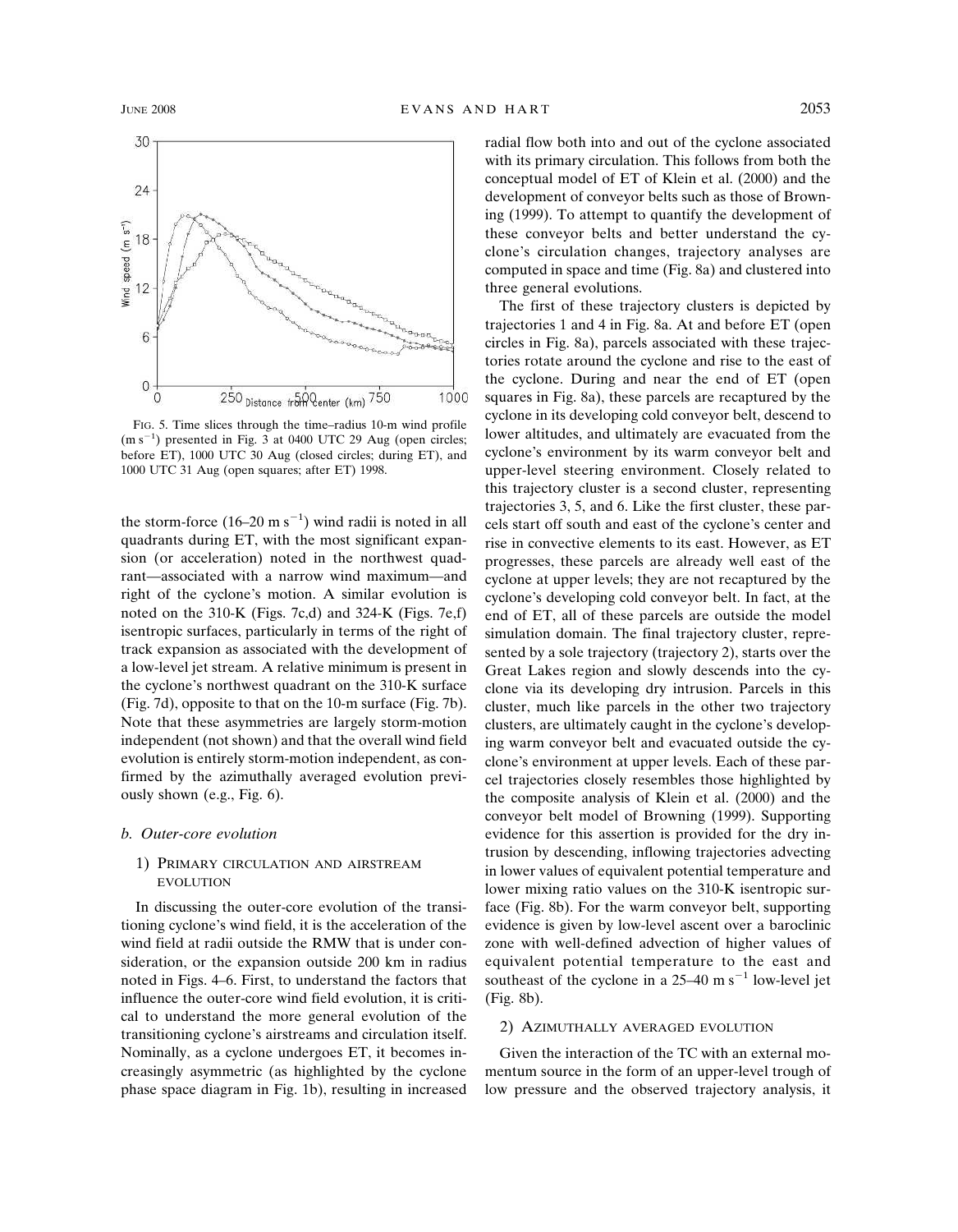

Distance from center (km)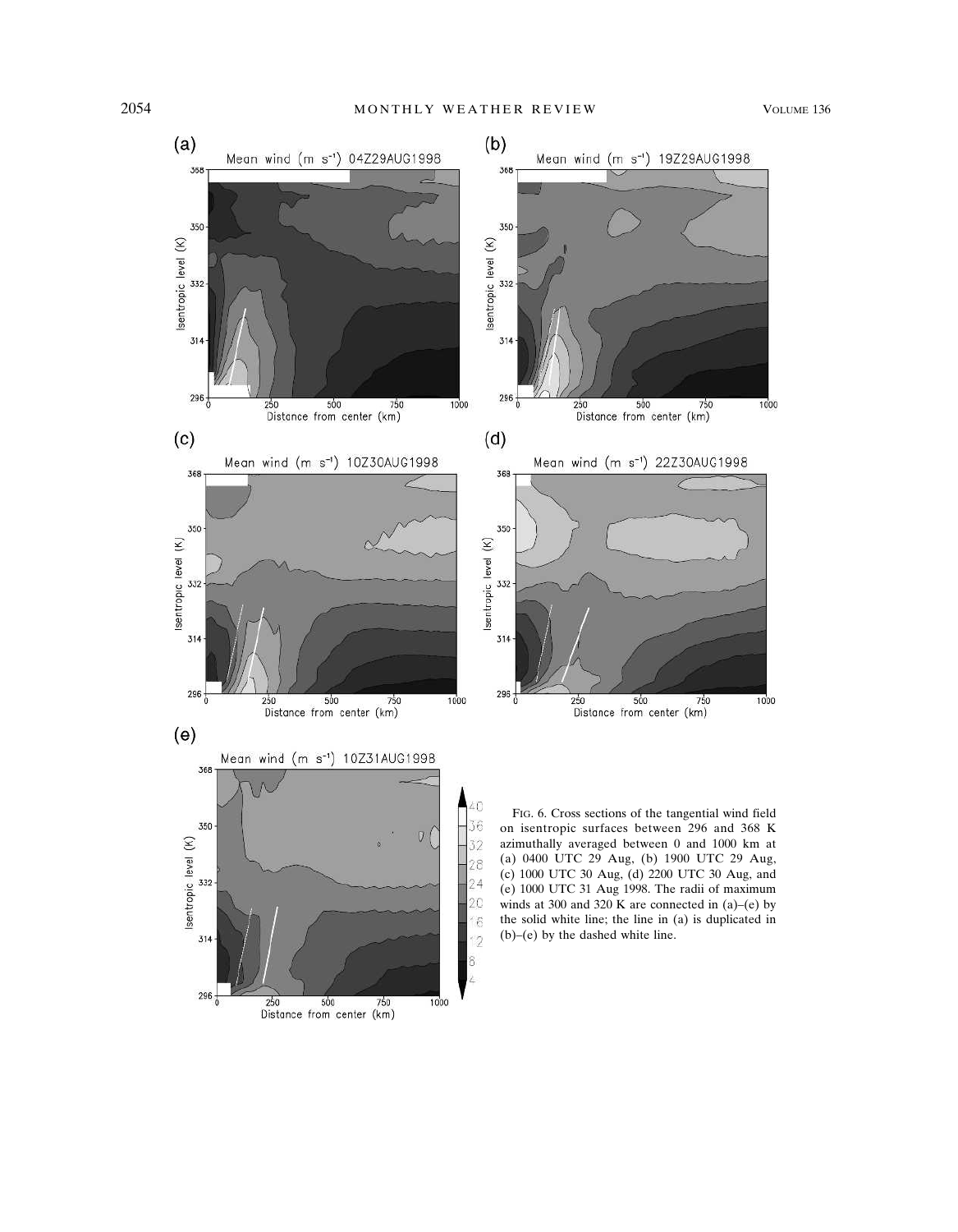

FIG. 7. Wind field  $(m s^{-1})$  analyses at 0400 UTC 29 Aug 1998 on the (a) 10-m surface, (c) 310-K isentropic surface, and (e) 324-K isentropic surface. (b), (d), and (f) As in (a), (c), and (e), respectively, but at 1000 UTC 30 Aug 1998. All analyses are over a domain of  $15^{\circ} \times 15^{\circ}$  centered on the center of the cyclone at each time.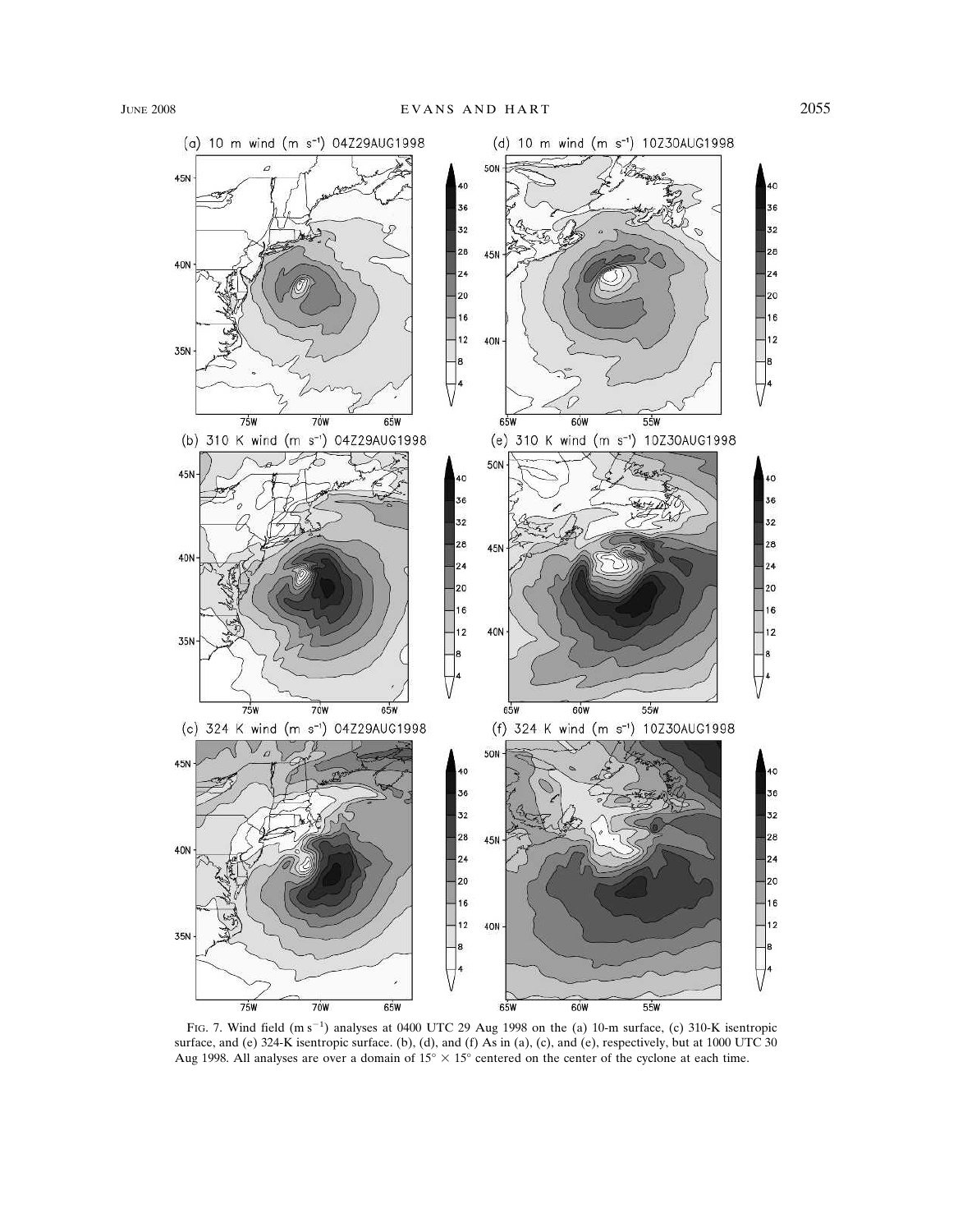

FIG. 8. (a) Selected trajectories about the circulation and environment of TC Bonnie (ribbons) and 12-km MM5 simulated track of TC Bonnie (marks) between 0000 UTC 29 Aug and 1200 UTC 31 Aug 1998. Color shading depicts the altitude (km) of the parcel, open circles depict parcel location at 0400 UTC 29 Aug 1998, and open squares depict parcel location at 1000 UTC 30 Aug 1998. (b) Equivalent potential temperature advection (K s<sup>-1</sup>, shaded), mixing ratio (kg kg<sup>-1</sup>, contour), and wind field (m s<sup>-1</sup>, vector) centered on the storm on the 310-K isentropic surface at 1000 UTC 30 Aug 1998.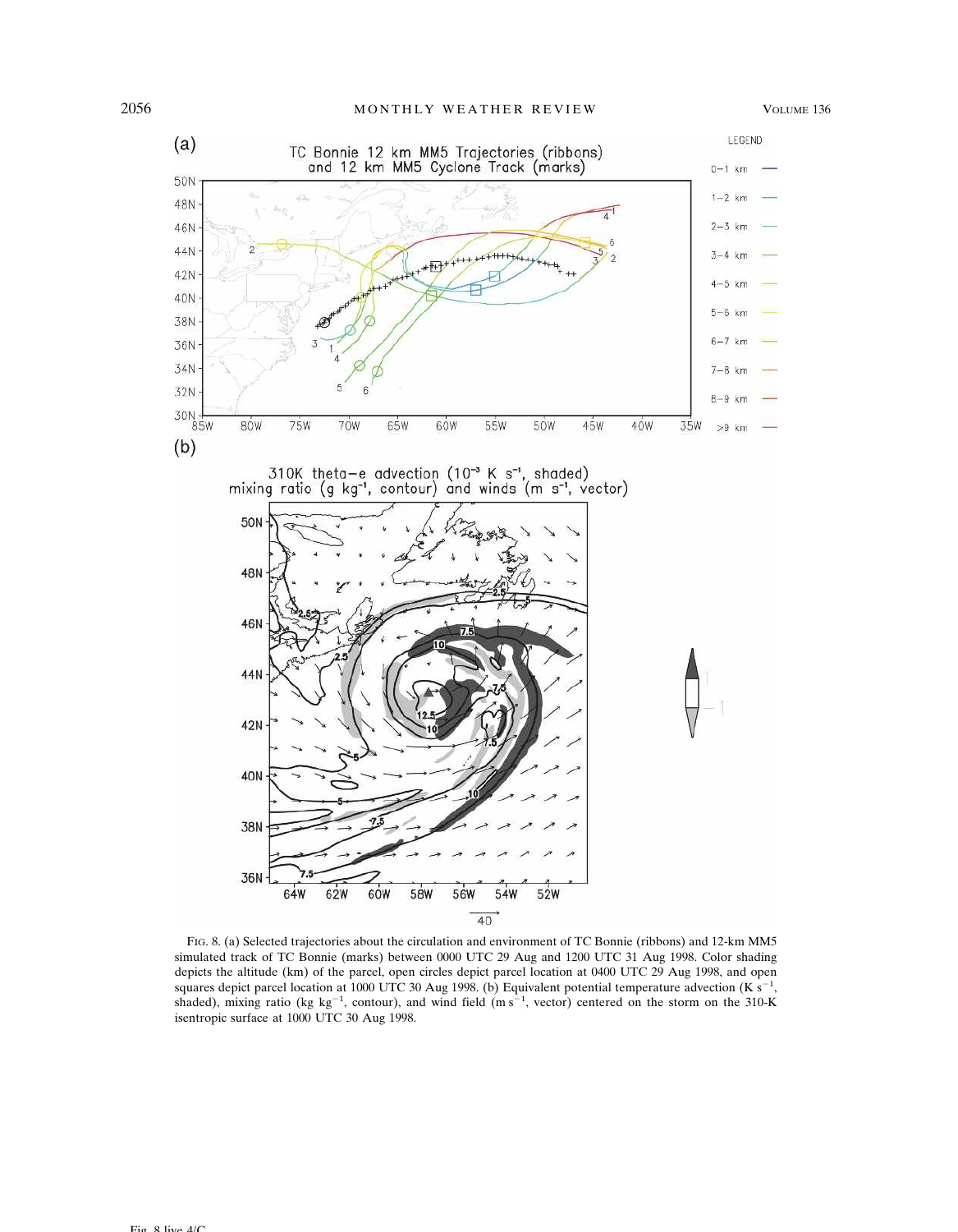TABLE 2. Magnitudes of the four components of the angular momentum budget of McBride (1981b) as applied to the 12-km MM5 simulation data. Units of all terms are  $10^4$  kg s<sup>-2</sup> with positive values denoting an increase in momentum.

|                     | Time<br>change | Transport | Coriolis<br>torque | Frictional<br>torque |
|---------------------|----------------|-----------|--------------------|----------------------|
| Bonnie1             | $0.0^{\circ}$  | 34.97     | $-9.78$            | $-9.37$              |
| Bonnie <sub>2</sub> | $0.0^{\circ}$  | 27.74     | $-4.00$            | $-11.68$             |
| Danielle            | $0.0^{\circ}$  | 13.03     | $-2.89$            | $-7.07$              |
| McBride D4          | 0.0            | 11.70     | $-3.50$            | $-5.20$              |

follows that momentum transport into and out of the cyclone's circulation may be occurring during ET, leading to the observed outer wind field evolution. To attempt to quantify whether this is the case, the vertically integrated angular momentum budget analysis of McBride (1981b) is applied to the model simulation data. This budget is obtained from the equation

$$
\frac{\partial}{\partial t}(m) = -\nabla \cdot \mathbf{V}m - RfV_R + RF_T, \tag{1}
$$

where  $m = RV_t$ ,  $F_t$  is a frictional torque and is calculated as in McBride (1981b), and all other terms have their standard meteorological meanings. The first term is the time rate of change of angular momentum, the second term is a transport term, the third term is a Coriolis torque, and the fourth term is a frictional torque. This equation is applied along a 500-km radius band from the center of the cyclone at all times.

Subtle differences in calculation method are noted between the budgets of McBride (1981b) and those presented here. The McBride (1981b) budget uses the radiosonde composite data as outlined in McBride (1981a) with a resolution of  $1^{\circ}$  (~60–100 km) in the radial direction, 45° in the azimuthal direction, and with 21 vertical levels between the surface and 50 mb. The budgets presented here are designed to take advantage of the higher-resolution MM5 model simulation data and are interpolated to a cylindrical grid with a resolution of 25 km in the radial, 30° in the azimuthal, and with 91 vertical height levels between the surface and 9 km. Temporal variability is accounted for in the budgets presented here using a 6-h time average of the budget fields; in the McBride (1981b) budgets, such temporal variability is inherently smoothed out in their radiosonde compositing process.

Table 2 depicts the results of the momentum budget analysis for three simulation data periods: near the start of ET between 1800 and 2300 UTC 29 August 1998 (Bonnie1), near the end of ET between 0700 and 1200 UTC 30 August 1998 (Bonnie2), and for a purely tropical model simulation case between 2200 UTC 30 August 1998 and 0300 UTC 31 August 1998 (Danielle), the latter of which is presented as a comparison case to the D4 "Atlantic Hurricane" composite of McBride (1981b). Good agreement is noted between the Danielle composite and the D4 composite of McBride (1981b) with similar values to all four terms. Compared with these two cases, however, the two Bonnie cases exhibit much greater momentum transport that is only slightly compensated for by increased Coriolis and frictional torques. The large magnitudes of the transport term during Bonnie's transition phase suggests that increased radial flow—such as that highlighted by the trajectory analysis—is leading to a net import of angular momentum within the cyclone's circulation as the cyclone's outer wind field is accelerating at all analyzed levels (Fig. 4). Thus, this suggests that the azimuthally averaged evolution of the outer wind field during ET is a natural outgrowth of the increasingly asymmetric nature of the cyclone brought about by its interaction with the midlatitude environment and thus a natural outgrowth of the ET process as a whole.

#### 3) ASYMMETRIC EVOLUTION

While the momentum budget analysis provides an overview of the evolution of the outer wind field as a whole, it does not fully capture the spatial (asymmetric) wind field evolution. To account for this, the horizontal momentum equation on isentropic surfaces of Shapiro (1975) is applied. This equation is given by

$$
\frac{\partial}{\partial t}(\mathbf{v}) + \mathbf{v} \cdot \nabla_{\theta} \mathbf{v} - f \mathbf{k} \times \mathbf{v} + \nabla_{\theta} \psi = 0, \tag{2}
$$

where subscripts of  $\theta$  denote application on isentropic surfaces,  $\psi$  is the Montgomery streamfunction and is equal to  $gz + c_pT$ , and boldface type denotes vector quantities. The first term is the velocity time tendency, the second term is the advection of the wind field, the third term is a Coriolis term, and the fourth term is a streamfunction term. The magnitudes of each of the last three terms are directly computed while the time tendency term is calculated as their residual. Note that these fields are instantaneous snapshots of the cyclone. A storm-centered perspective is applied to the analyses, with cyclonically directed components denoting wind field accelerations per the convention on the first term in (1) and inward-directed components denoting asymmetric (radial) evolutions within the wind field.

Figure 9 displays the magnitudes of these fields on the 310-K isentropic surface before (Fig. 9a) and during (Fig. 9b) ET. Displayed in the four panels are the advection term (upper left), Coriolis term (upper right), streamfunction term (lower left), and time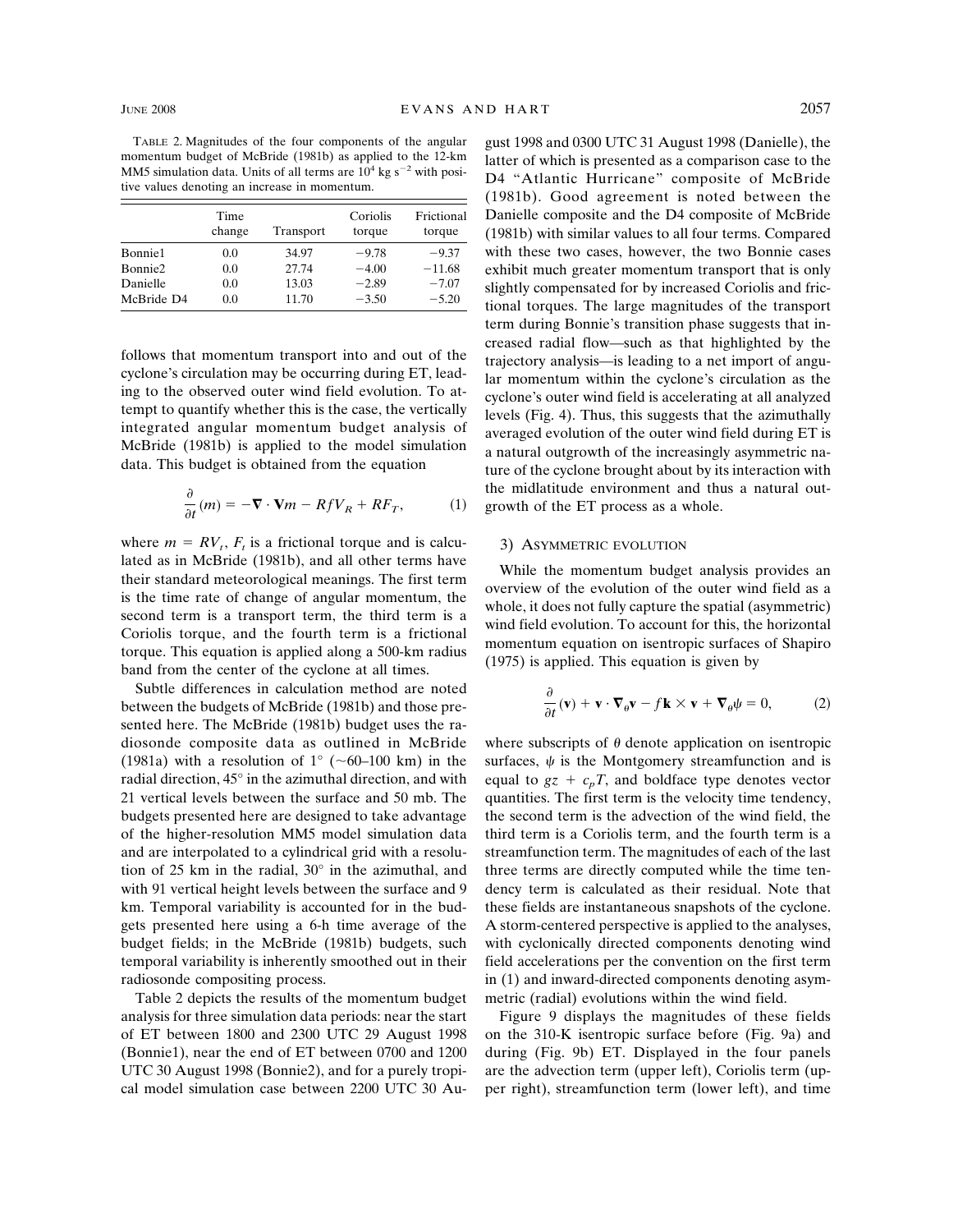

FIG. 9. Analyses of the isentropic momentum equation  $(m s^{-2})$  applied on the 310-K isentropic surface at (a) 0400 UTC 29 Aug 1998 and (b) 1000 UTC 30 Aug 1998. Analyses are over a domain of 15°  $\times$  15° centered on the center of the cyclone at each time, with the center depicted by the shaded triangle. Inward (outward)-pointing arrows denote acceleration (deceleration). Depicted are (upper left) the advection term, (upper right) Coriolis term, (lower left) streamfunction term, and (lower right) time tendency term.

tendency term (lower right). On isentropic surfaces, wind field changes occur primarily because of advective processes and the Montgomery streamfunction component to the isentropic momentum equation. This suggests that redistribution processes (by advection) and the evolution of height and temperature gradients—the two varying components to the Montgomery streamfunction—beyond the RMW are causing acceleration to the wind field. The response in the temperature and height gradients occurs at progressively outer radii through time on the 310-K surface and is manifest through their tightening. Note that the regions of the strongest accelerations and most significant magnitudes of the advection and Montgomery streamfunction terms are found where trajectories are clustered during ET (Fig. 8a) and, expectedly, where the horizontal wind fields experience their greatest changes (cf. Fig. 9b with Figs. 7c,d). Furthermore, also note

that the Coriolis component to the isentropic momentum equation is relatively small at all times. This implies that an increasing Coriolis parameter associated with ET cannot and does not solely account for the observed wind field evolution. The evolution of the terms of the isentropic momentum equation is consistent through time, suggesting that the factors responsible for the outer wind field evolution do not significantly change during ET.

Ultimately, the wind field accelerates in response to changes in the height and temperature gradient fields in order to maintain gradient wind balance as angular momentum is imported into the cyclone's outer circulation envelope. These height and temperature gradient changes are a natural outgrowth of the ET process, where the cyclone moves into an environment featuring significant temperature and height gradients (Jones et al. 2003) and its thermal structure changes from warm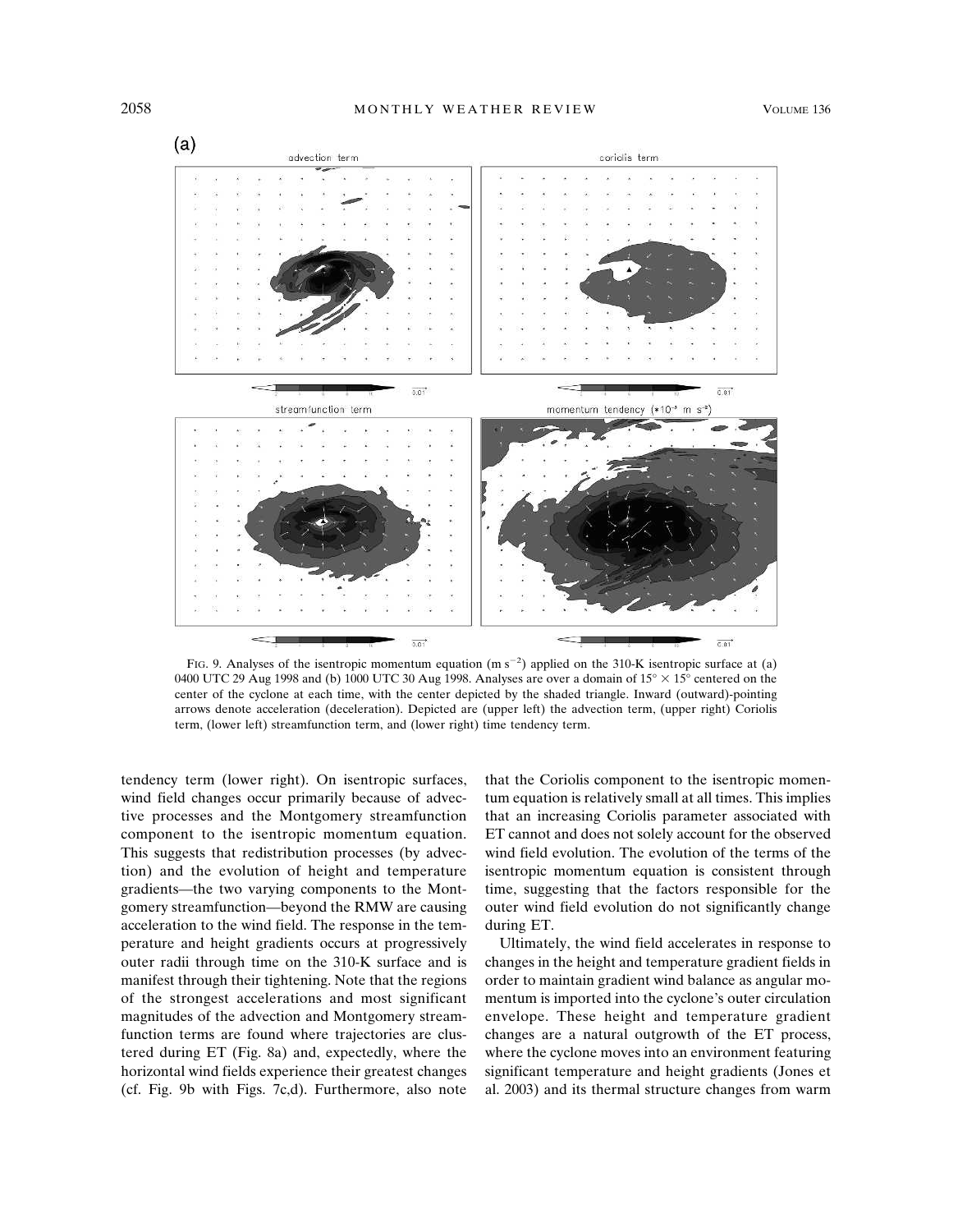

FIG. 9. (*Continued*)

to cold in its inner core. Such environmental gradients become superposed upon the transitioning TC, hypothesized to lead to the development of conveyor belts (Fig. 8a), and are amplified by the contrast between the developing cold thermal structure and warm air transported by these conveyor belts. The net result is an acceleration of the outer-core wind field—rather than just RMW and intensity changes that may be expected with the thermal evolution of a purely tropical TC and the right-of-track asymmetry noted in this expansion. Similar principles are considered toward understanding the inner-core wind field evolution, described next.

# *c. Inner-core evolution*

The inner-core evolution of the transitioning cyclone's wind field is marked by the outward movement of the RMW noted during ET, occurring inside an approximately 200-km radius. With intensifying tropical cyclones, the RMW contracts as the storm intensifies because of concentrated heating maximized inside the RMW resulting from convective- and subsidence-based

heating processes (Shapiro and Willoughby 1982; Willoughby 1990). Conversely, the ET process is characterized by a transition from a warm-core to a cold-core vortex, suggesting cooling within the inner core of the cyclone. Following this, the methods of Shapiro and Willoughby (1982) and Willoughby (1990) are applied to the extratropical transition case to glean insight into the opposite evolution from a developing TC, that of the outward movement of the RMW. We transition from the isentropic to the isobaric vertical coordinate for simplicity and focus on the culmination of the ET process as that is when the greatest thermal evolution at low levels occurs.

Figure 10 depicts the azimuthally averaged temperature tendency at the 925-hPa level at 1000 UTC 30 August 1998, near the completion of ET. Cooling is found within the inner core of the cyclone at this time as well as for several hours on either side of this time (not shown). Owing to the transition to a coldcore vortex, this is an expected result. Note that this evolution is also found in the vertical mean and is consistent with a rising mean sea level pressure. Figure 11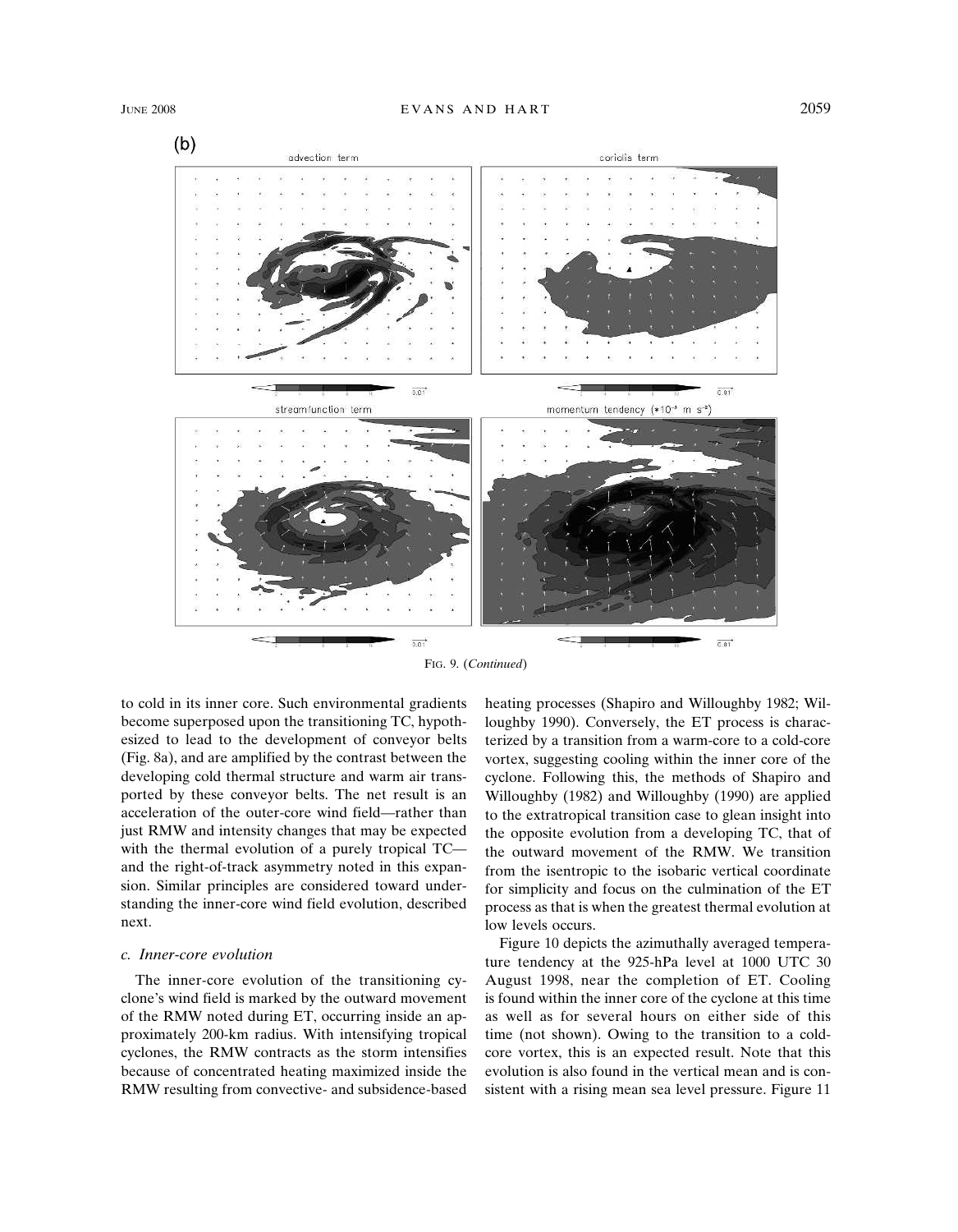

FIG. 10. The 925-hPa azimuthally averaged radial temperature tendency (K  $h^{-1}$ ; filled dots) and 925-hPa azimuthally averaged tangential wind field  $(m s^{-1})$ ; open dots) at 1000 UTC 30 Aug 1998.

depicts the azimuthally averaged temperature tendency anomaly from the radial mean in the 950–200-hPa layer at 1000 UTC 30 August 1998. Integrated through the vertical, the inner core (e.g., inside the RMW at about 200-km radius) cools at a faster rate than the outer core (e.g., outside the RMW at about 200-km radius), suggesting a net weakening of the radial temperature gradient about the RMW associated with the TC undergoing cold-core ET. The oscillatory pattern noted is speculated to be a function of developing frontal circulations that are maintained through the azimuthally averaged fields.

The impact of this temperature evolution within the



FIG. 11. Azimuthally averaged temperature tendency anomaly from the radial mean  $(10^{-5}$  K s<sup>-1</sup>) in the 950–200-hPa layer at 1000 UTC 30 Aug 1998.



FIG. 12. (a) The 925-hPa azimuthally averaged time tendency of the radial temperature gradient  $(10^{-9}$  K m<sup>-1</sup> s<sup>-1</sup>; filled dots) and 925-hPa azimuthally averaged tangential wind field  $(m s^{-1})$ ; open dots) at 1000 UTC 30 Aug 1998; (b) as in (a), but for the 925-hPa azimuthally averaged time tendency of the radial isobaric height gradient  $(10^{-8} \text{ s}^{-1})$ ; filled dots).

inner core upon the azimuthally averaged radial temperature and height gradients is examined next. Figure 12a depicts the evolution of the radial temperature gradient at 1000 UTC 30 August 1998. Coincident with the inner-core cooling, a weakening of the radial temperature gradient near and inside the RMW concordant with slight strengthening of the radial temperature gradient outside the RMW is noted (as expected from the time evolution of the streamfunction component to the isentropic momentum equation; cf. Figs. 9a,b). Thus, the effect of the inner-core cooling is to weaken the temperature gradients associated with the warm-core vortex. Figure 12b depicts the evolution of the radial height gradient at 1000 UTC 30 August 1998. Weakening inside the RMW and slight tightening outside the RMW of the radial height gradient is noted and is a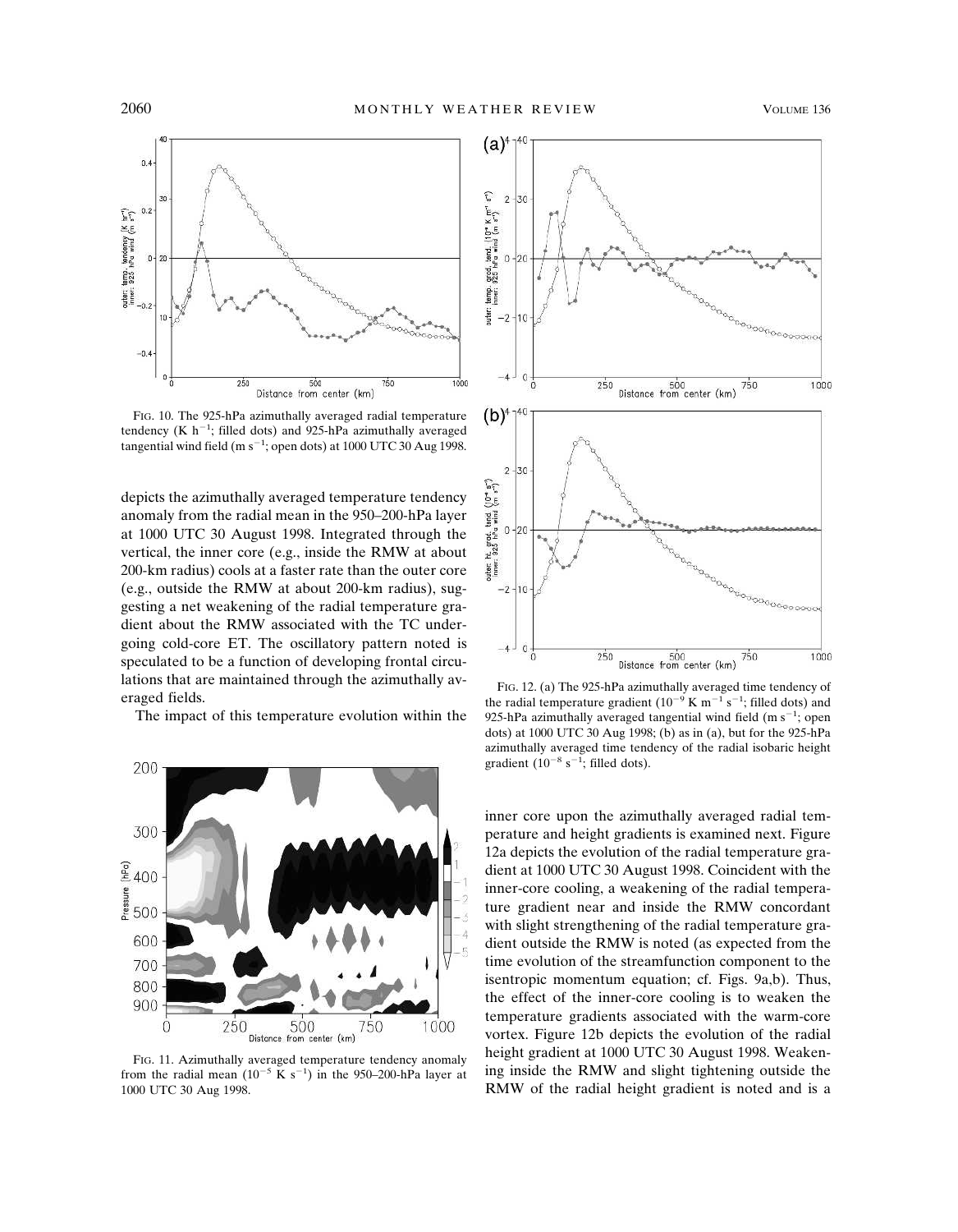result that again is consistent through time, particularly for several hours prior to the analysis time. Hydrostatically, the weakening of the radial temperature gradient brings about this weakening of the radial height gradient. Ultimately, atmospheric and mass field adjustments occur because of the changes in the temperature field to attempt to maintain and restore hydrostatic balance.

From gradient wind balance, a weakening of the radial height gradient inside the RMW and a strengthening of the radial height gradient outside the RMW leads to an outward reorientation of the RMW, as observed here. The strengthening of the radial height gradients outside the RMW also leads to the acceleration of the wind field in the outer core (e.g., Fig. 12b), confirming the analyses and results presented in section 3b. With inner-core cooling driving this evolution, the outward movement of the RMW associated with ET is thus a natural outgrowth of the transition into a cold-core vortex. Independent of the cause of the cooling, the net effect is akin to a "reverse Sawyer–Eliassen" (Eliassen 1951) response and is qualitatively similar (yet opposite) to the contracting eyewall intensification cases of Shapiro and Willoughby (1982) and Willoughby (1990). This evolution can be further elucidated using a secondary circulation model, as discussed in the following section.

#### **4. Secondary circulation evolution**

#### *a. Model formulation*

The work of Hart et al. (2006) hypothesizes that the transition to a cold-core vortex during ET may be in response to adiabatic cooling not overcome by surface heat and moisture fluxes that is associated with an enhancement to the transitioning cyclone's secondary circulation by environmental forcing, particularly via momentum fluxes. The findings in section 3c argue that the thermal evolution of the circulation, particularly as it relates to the inner core cooling noted during ET, is integral to the outward movement of the RMW. Thus, to understand the environmental influences bringing about the inner-core outward movement of the RMW—the so-called reverse Sawyer–Eliassen response—plus gain further insight into the ET process as a whole, a baroclinic nonlinear secondary circulation diagnostic model is applied. This model is based upon the formulation of Montgomery et al. (2006, their section 7) and solves the elliptic PDE given by

$$
\frac{\partial}{\partial r}\left(\frac{N^2}{r}\frac{\partial\psi}{\partial r}-\frac{\overline{\xi}}{r}\frac{\partial\overline{\upsilon}}{\partial z}\frac{\partial\psi}{\partial z}\right)+\frac{\partial}{\partial z}\left(-\frac{\overline{\xi}}{r}\frac{\partial\overline{\upsilon}}{\partial z}\frac{\partial\psi}{\partial r}+\frac{\overline{\xi}}{r}\frac{\overline{\eta}}{\partial z}\frac{\partial\psi}{\partial z}\right)
$$

$$
=\frac{\partial\overline{Q}}{\partial r}-\frac{\partial}{\partial z}(\overline{\xi}\overline{F}),\tag{3}
$$

where symbols used in (3) are as defined in Montgomery et al. (2006). In particular,  $\xi$  denotes the azimuthally averaged centrifugal stability,  $\overline{F}$  denotes the momentum flux forcing, and  $\overline{Q}$  denotes the heat flux forcing. This PDE gives a solution for the streamfunction  $\overline{\psi}$ from which the mean radial and vertical motion fields  $\bar{u}$ and  $\overline{w}$  are calculated. The model is formulated using the pseudoheight vertical coordinate of Hoskins and Bretherton (1972) and extends between 0 and 10 km in the vertical and 0 and 1500 km in the radial directions  $(\Delta z = 500 \text{ m}, \Delta r = 15 \text{ km})$ . Momentum and heat flux forcing used to force the model comprise radial and vertical eddy vorticity and eddy heat fluxes, respectively, with an additional diabatic heating term computed as a residual in the heat flux formulation. These values are directly computed from the 12-km MM5 simulation data, as is the initial radial mean vorticity profile. Analyses are carried out at selected times during the transition life cycle of TC Bonnie with particular attention focused upon the times near and immediately preceding the completion of ET.

# *b. Results*

Figure 13 depicts the flux-induced radial and vertical motion fields at 1000 UTC 30 August 1998. The momentum and heat flux forcings used to diagnose these fields are presented in Fig. 14. The primary secondary circulation is located in the lowest 5–6 km in altitude and within 500-km radius. Note that at earlier times near the start of ET, the induced secondary circulation is of both greater vertical and horizontal extent (Fig. 15). This occurs as environmental forcing (not shown) acts to erode the initially upright and far-reaching secondary circulation found during TC Bonnie's tropical phase. The secondary circulation of the cyclone is oriented such that the strongest rising motion is found along and just outside the RMW (cf. Figs 13b and 15b to the azimuthally averaged wind field in Fig. 12a), gradually moving outward through time.

At this time—and throughout all simulation times during the transition of TC Bonnie—the momentum flux forcing is found to dominate over the heat flux forcing, a result consistent with the cold-core composite of Hart et al. (2006) with respect to the Eliassen–Palm flux formulation used in their work. Upon a breakdown of the components of this momentum flux forcing, it is found to be primarily driven by eddy vorticity fluxes about the RMW associated with its radial vorticity gradient (not shown). Specifically, the momentum flux forcing induces radial flow above and below the forcing, consistent with previous studies (Shapiro and Willoughby 1982; Molinari et al. 1995), which leads to rising motion within the column at the RMW. This re-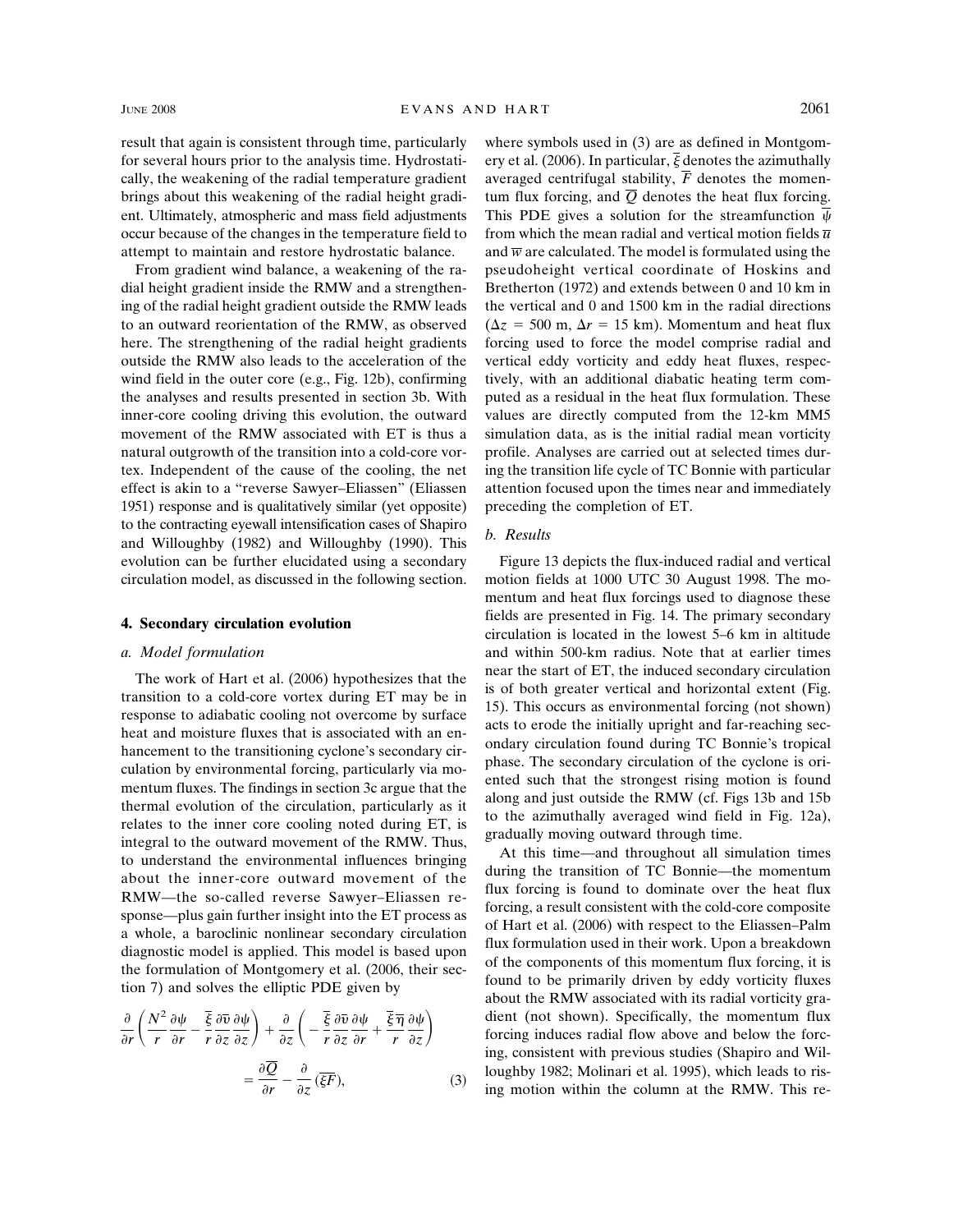

FIG. 13. (a) Radial (positive outward) and (b) vertical (positive upward) motion fields  $(m s^{-1})$  diagnosed at 1000 UTC 30 Aug 1998 between 0 and 10 km in altitude and 0 and 1500 km in radial distance.

sponse occurs in order to maintain thermal wind balance within the cyclone's environment in the presence of the momentum flux forcing (Molinari et al. 1995) and is hypothesized to bring about adiabatic cooling (Molinari et al. 1995; Hart et al. 2006) about the RMW. Weak compensating subsiding motion both inward and outward of the RMW and momentum flux forcing leads to compressional (adiabatic) warming in these regions, in part explaining the slight warming near the immediate center of the cyclone (e.g., Fig. 12a) and the tightening of the radial height and temperature gradients outside the RMW (e.g., Fig. 12b). The result is akin to a reverse Sawyer–Eliassen (Eliassen 1951)

FIG. 14. (a) Heat  $(2.5 \times 10^{-5} \text{ m s}^{-3})$  and (b) momentum  $(10^{-3}$  $\text{m s}^{-2}$ ) flux forcing as diagnosed from MM5 simulation data at 1000 UTC 30 Aug 1998 between 0 and 10 km in altitude and 0 and 1500 km in radial distance.

evolution, caused by the aforementioned cooling and heating patterns leading to the outward movement of the tightest radial temperature—and by extension, height—gradients. This results in changes to the location of the RMW (e.g., Fig. 5) and to the regions of maximum horizontal convergence at low levels (not shown), leading to the outward relocation of the rising branch of the cyclone's secondary circulation. The secondary circulation becomes more limited in vertical and radial extent during a cold-core weakening ET event due to changes in the inertial and static stabilities of the environment, two of the three factors governing the secondary circulation as described by Eliassen (1951).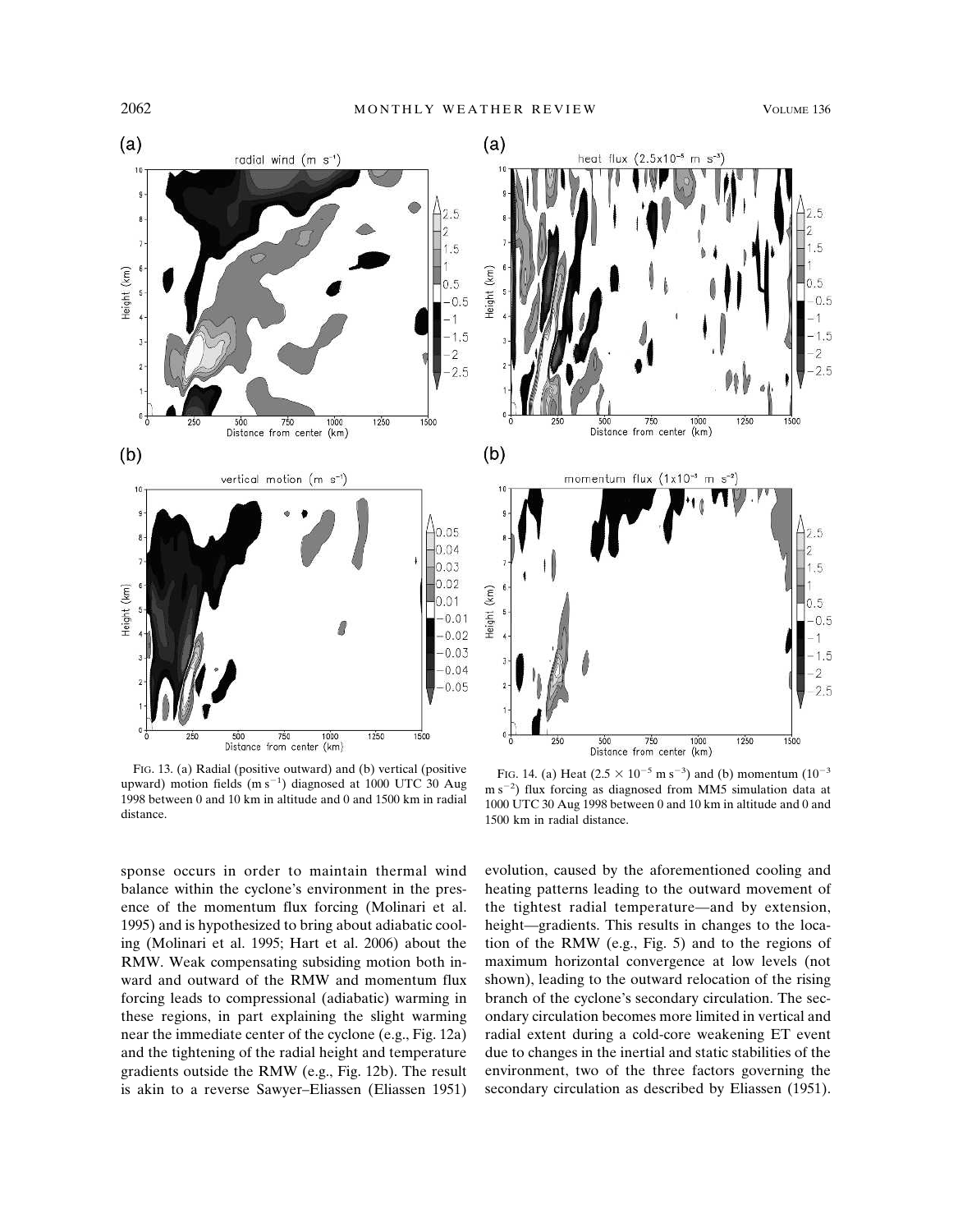

FIG. 15. As in Fig. 14, but at 2300 UTC 29 Aug 1998.

Despite this, the results from the diagnostic secondary circulation model suggest that at least at low levels, the secondary circulation response to the environment during ET is a similar yet opposite one to that of eyewall contraction, leading to the outward (rather than inward) movement of the RMW.

Aloft, the outward movement of the RMW occurs as the cyclone's secondary circulation decays from the top down in response to an unfavorable baroclinic environment, consistent with the ultimate decay of the cyclone. The greatest acceleration of the RMW aloft occurs prior to that at low levels, akin to that shown in Fig. 6, as a result of the erosion of the TC circulation and greater influence of the external environment at higher altitudes. This is highlighted by the limited vertical extent to the secondary circulation captured in Fig. 13

compared with Fig. 15. Note that this suggests that as the remnant cyclone continues to decay at higher altitudes during and after ET, other environmental processes (e.g., baroclinic energetics) play a dominant role in determining the ultimate evolution of the former TC and its wind field.

### **5. Conclusions**

The wind field expansion associated with extratropically transitioning TCs can be decomposed into two concurrent evolutions involving both inner-core (inside the RMW) and outer-core (outside the RMW) components driving the outward movement of the RMW and acceleration of the outer wind field, respectively. With TC Bonnie (1998), the overall wind field expansion process occurs first at upper-tropospheric levels and progresses through time to lower levels, similar to the manner in which the inner-core cooling during a coldcore ET event is brought about during the ET process. Acceleration of the outer wind field occurs due to the net import of absolute angular momentum along inflowing trajectories within the cyclone's environment. Asymmetric compensating evolutions occur within the height and temperature fields of the cyclone's outer core as the cyclone's overall thermal structure changes, leading to the observed asymmetries in the outer wind field. Outward movement of the radial wind maximum occurs due to a secondary circulation response to relative cooling inside the cyclone's RMW. The overall circulation of the cyclone changes from relatively symmetric during its tropical phase to relatively asymmetric as this evolution occurs, with the greatest outer wind field acceleration noted where the developing asymmetric airstreams converge to the right of the cyclone's track.

Each evolution is a natural outgrowth of the ET process as a whole. Regarding the outer-core evolution, the ET process brings about the development of circulation flow asymmetries about the initially symmetric (or nearly so) cyclone in the form of conveyor belts (e.g., Browning 1999). These conveyor belts provide the mechanisms by which relatively warm air is transported into the outer envelope of the cyclone's circulation, particularly to the right of the cyclone's motion, as confirmed by trajectory analyses (Fig. 8a) and advection fields (Fig. 8b). Concurrently, the weakening of the TC's warm core and evolution to a cold-core structure results in a significant acceleration of the lower-level wind fields to the right of the cyclone's track and in the forward right quadrant of the cyclone (e.g., Figs. 7b,d,f). Weaker outer-core wind field accelerations are noted in all other quadrants in response to the weaker development of height and temperature gradients away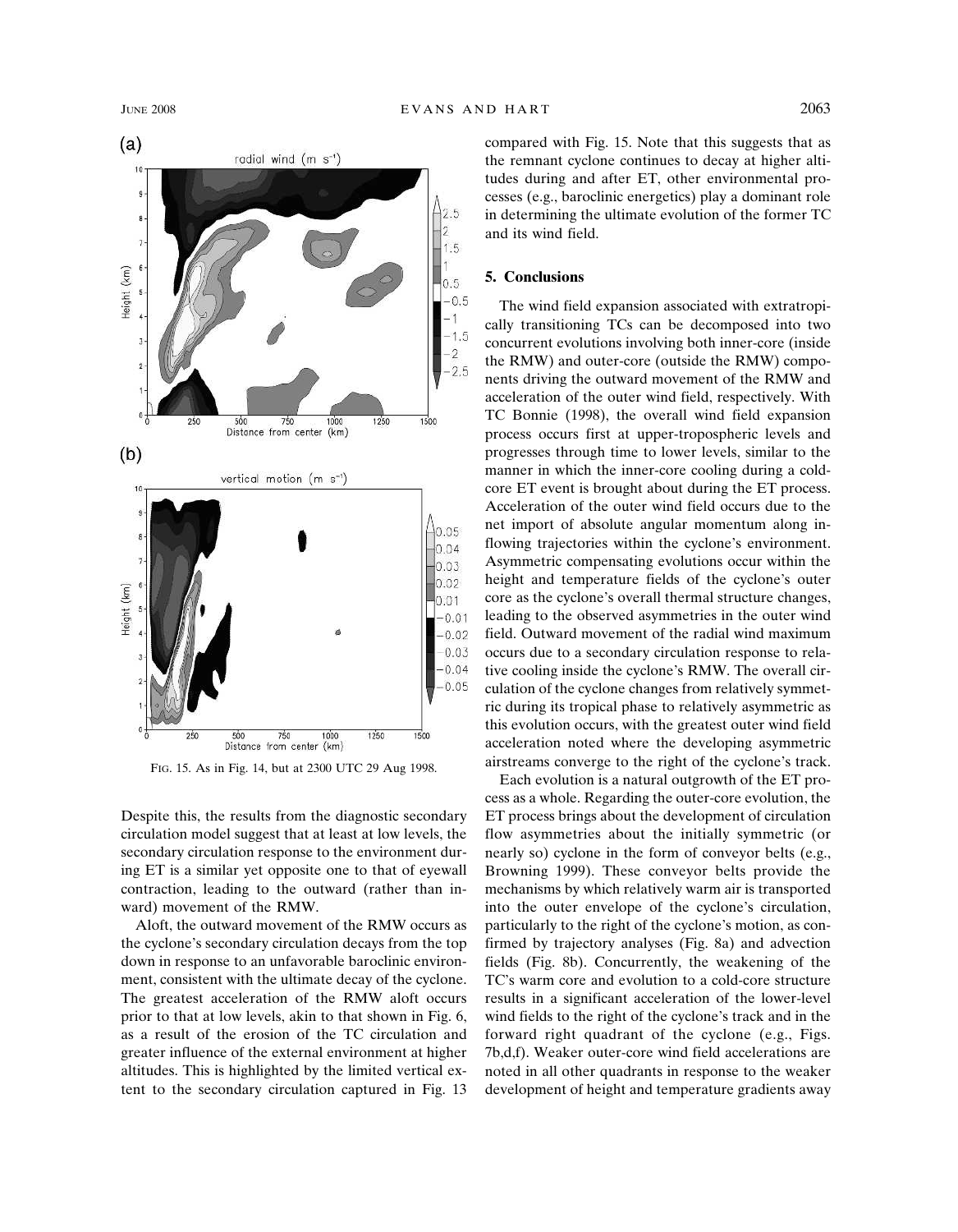from the greatest external warm air transport. With respect to the inner-core evolution, the ET process is directly characterized by the transition from an initially warm-core tropical cyclone to a cold-core extratropical cyclone. The net cooling within the inner core, both integrated with height and with respect to the outer environment, is a marker of this transition and is argued to be a response to adiabatic cooling associated with rising motion forced by momentum fluxes about the RMW. This adiabatic cooling occurs with both tropical and extratropically transitioning cyclones, but is overcome in the former by surface heat fluxes over sufficiently warm SSTs (e.g., Emanuel 1986). As the RMW moves outward, the radial vorticity profile flattens at outer radii (not shown), combining with the previously described outer-core thermal evolution to bring about the outer wind field acceleration in all quadrants. Together, the end result is the outward movement of the RMW and flattening of the radially averaged tangential wind profile.

Changes in the orientation of material surfaces—and, by extension, in the nature of the conserved quantities—within the transitioning cyclone are implied with respect to the wind field evolution. During the tropical phase, surfaces of potential temperature (or more appropriately equivalent potential temperature) and momentum are parallel and are largely vertically oriented (Rotunno and Emanuel 1987). As the TC moves into the baroclinic environment of the midlatitudes, characterized by strong horizontal temperature gradients and large vertical wind shears, these surfaces no longer parallel. This evolution occurs as these temperature gradients are imposed across the transitioning TC, hypothesized to bring about a horizontal reorientation of the potential temperature contours, particularly at outer radii. Further implications from this reorientation of potential temperature and momentum contours during ET suggest that the evolution of material conservation (e.g., from conserving momentum to conserving potential temperature or a similar thermodynamic variable) may be important in understanding the full dynamics of the ET process. Future work will try to understand the nature of conserved quantities and flows with both extratropical and tropical cyclones and how they potentially change from one to the other during ET.

Other posttransition evolutions than that which TC Bonnie followed are possible, as highlighted by Hart et al. (2006). These include a transition into a warm seclusion (Shapiro and Keyser 1990) cyclone plus a distinction between cyclones that reintensify and those that only decay after transition. Each potential posttransition evolution results from a unique synoptic and TC environment, with differences between each evolution largely focusing upon the location, magnitude, and orientation of the transition-inducing feature(s) (Hart et al. 2006). As a consequence, each posttransition evolution has a unique impact upon the evolution of the posttransition cyclone's wind field. The results during the ET process may be extended in an attempt to understand these posttransition evolutions. As an example, for warm seclusion cyclones, as the inner core warms with respect to the outer environment and radial temperature gradients tighten within the inner core, a recontraction of the radial wind maximum may be realized, consistent with the "tropical mode" (McTaggart-Cowan et al. 2004; Maue 2004) of development these cyclones often experience. A comprehensive study into these posttransition wind field evolutions may provide further insight into both the evolution of the cyclone wind field as well as the evolution of balance and conserved quantities for all cyclones.

*Acknowledgments.* Both authors were partially supported by Risk Prediction Initiative Grant RPI 04-2- 001. The first author was also partially supported by a Graduate Research Fellowship from the American Meteorological Society and the Office of Naval Research. The second author was also partially supported by an FSU FYAP grant. The framework for the secondary circulation model was graciously provided by Paul Reasor (The Florida State University) and suggested by Lance Bosart (University at Albany, State University of New York). The authors thank Lance Bosart, Phil Cunningham (The Florida State University), and T. N. Krishnamurti (The Florida State University) for their constructive comments and suggestions during the course of this work. The authors also thank Chris Fogarty (Environment Canada) and two anonymous reviewers for their comments and suggestions. All figures were created using the GrADS software package, and trajectory analyses were computed using the Vis5d software package.

#### **REFERENCES**

- Avila, L. A., 1998: Hurricane Bonnie, 19–30 August 1998: NCEP preliminary report. [Available online at http://www.nhc. noaa.gov/1998bonnie.html.]
- Blackadar, A. K., 1979: High resolution models of the planetary boundary layer. *Advances in Environmental Science and Engineering,* Vol. 1, J. Pfafflin and E. Ziegler, Eds., Gordon and Breach, 50–85.
- Bowyer, P. J., 2000: Phenomenal waves with a transitioning tropical cyclone (Luis, the Queen, and the buoys). Preprints, *24th Conf. on Hurricanes and Tropical Meteorology,* Fort Lauderdale, FL, Amer. Meteor. Soc., 294–295.
- Browning, K. A., 1999: Mesoscale aspects of extratropical cyclones: An observational perspective. *The Life Cycles of Ex-*